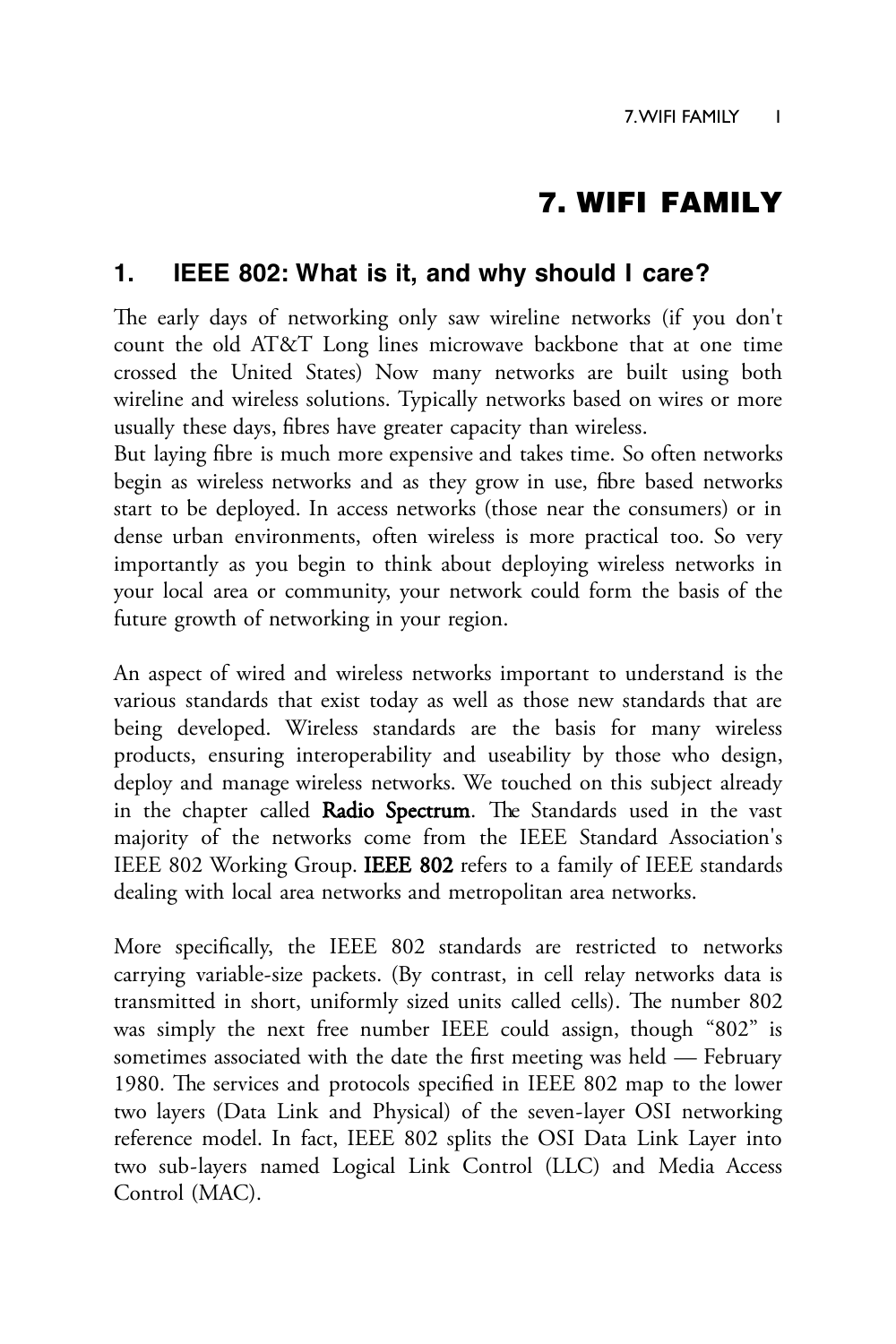## 2 7. WIFI FAMILY

The IEEE 802 family of standards is maintained by the IEEE 802 LAN/MAN Standards Committee (LMSC).

The most widely used standards are for the Ethernet family, Token Ring, Wireless LAN, Bridging and Virtual Bridged LANs.

An individual Working group provides the focus for each area and they are listed in the table below.

| <b>Name</b>         | <b>Description</b>                         |  |  |  |
|---------------------|--------------------------------------------|--|--|--|
| <b>IEEE 802.1</b>   | Bridging and Network Management            |  |  |  |
| <b>IEEE 802.3</b>   | Ethernet                                   |  |  |  |
| IEEE 802.11 a/b/g/n | Wireless LAN (WLAN)                        |  |  |  |
| IEEE 802.15         | <b>Wireless PAN</b>                        |  |  |  |
| IEEE 802.15.1       | Bluetooth certification                    |  |  |  |
| IEEE 802.15.2       | IEEE 802.15 and IEEE 802.11 coexistence    |  |  |  |
| IEEE 802.15.3       | High-Rate wireless PAN                     |  |  |  |
| IEEE 802.15.4       | Low-Rate wireless PAN eg. Zigbee           |  |  |  |
| IEEE 802.15.5       | Mesh networking for WPAN                   |  |  |  |
| IEEE 802.15.6       | Body Area Network                          |  |  |  |
| IEEE 802.16         | Broadband Wireless Access (basis of WiMAX) |  |  |  |
| IEEE 802.16.1       | Local Multipoint Distribution Service      |  |  |  |
| IEEE 802.18         | Radio Regulatory TAG                       |  |  |  |
| IEEE 802.19         | Coexistence TAG                            |  |  |  |
| IEEE 802.20         | Mobile Broadband Wireless Access           |  |  |  |
| IEEE 802.21         | Media Independent Handoff                  |  |  |  |
| IEEE 802.22         | Wireless Regional Area Network             |  |  |  |
| IEEE 802.23         | <b>Emergency Services Working Group</b>    |  |  |  |
| IEEE 802.24         | Smart Grid TAG                             |  |  |  |
| IEEE 802.25         | Omni-Range Area Network                    |  |  |  |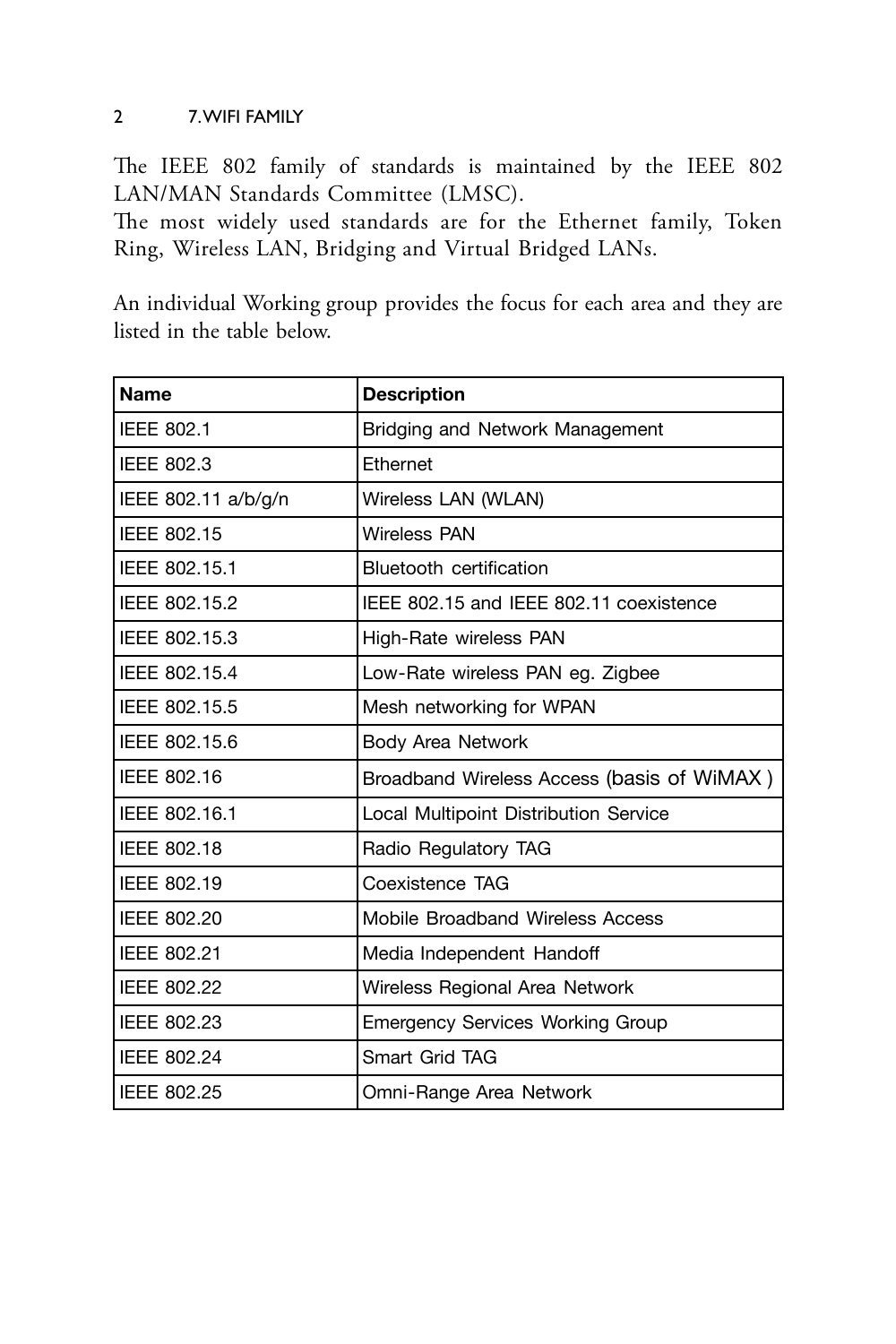#### The 802.11 standard  $\mathbf{p}$

The standard we are most interested in is 802.11 as it defines the protocol for Wireless LAN.

The 802.11 Amendments are so numerous they have in the last few years started using 2 letters instead of 1. (802.11z - the DLS amendment gave way to 802.11aa, ab, ac..., etc)

Below is a table of the variants of 802.11, their frequencies and approximate ranges.

| 802.11<br>protocol | <b>Release</b> | Freq. | <b>Bandwi</b><br>dth | <b>Data</b><br><b>Rate</b><br>per<br>stream          | <b>Approximate</b><br>indoor range |                   | <b>Approximate</b><br>outdoor range |                   |
|--------------------|----------------|-------|----------------------|------------------------------------------------------|------------------------------------|-------------------|-------------------------------------|-------------------|
|                    |                | (GHz) | (MHz)                | (Mbit/s)                                             | (m)                                | (f <sup>t</sup> ) | (m)                                 | (f <sup>t</sup> ) |
|                    | Jun 1997       | 2.4   | 20                   | 1, 2                                                 | 20                                 | 66                | 100                                 | 330               |
| a                  | Sep 1999       | 5     | 20                   | 6,9,12, 18, 24,<br>36, 48, 54                        | 35                                 | 115               | 120                                 | 390               |
| b                  | Sep 1999       | 2.4   | 20                   | 1, 2, 5.5, 11                                        | 35                                 | 115               | 140                                 | 460               |
| g                  | Jun 2003       | 2.4   | 20                   | 6,9,12, 18, 24,<br>36, 48, 54                        | 38                                 | 125               | 140                                 | 460               |
| n                  | Oct 2009       | 2.4/5 | 20                   | 7.2, 14.4, 21.7, 70<br>28.9, 43.3, 57.8,<br>65, 72.2 |                                    | 230               | 250                                 | 820               |
|                    |                |       | 40                   | 15, 30, 45, 60,<br>90, 120, 135, 150                 |                                    |                   |                                     |                   |
| ac                 | Nov.2011       | 5     | 20                   | Up to 87.6                                           |                                    |                   |                                     |                   |
|                    |                |       | 40                   | Up to 200                                            |                                    |                   |                                     |                   |
|                    |                |       | 80                   | Up to 433.3                                          |                                    |                   |                                     |                   |
|                    |                |       | 160                  | Up to 866.7                                          |                                    |                   |                                     |                   |

In 2012 IEEE issued the 802.11-2012 Standard that consolidates all the previous amendments.

The document is freely downloadable from: http://standards.ieee.org/findstds/standard/802.11-2012.html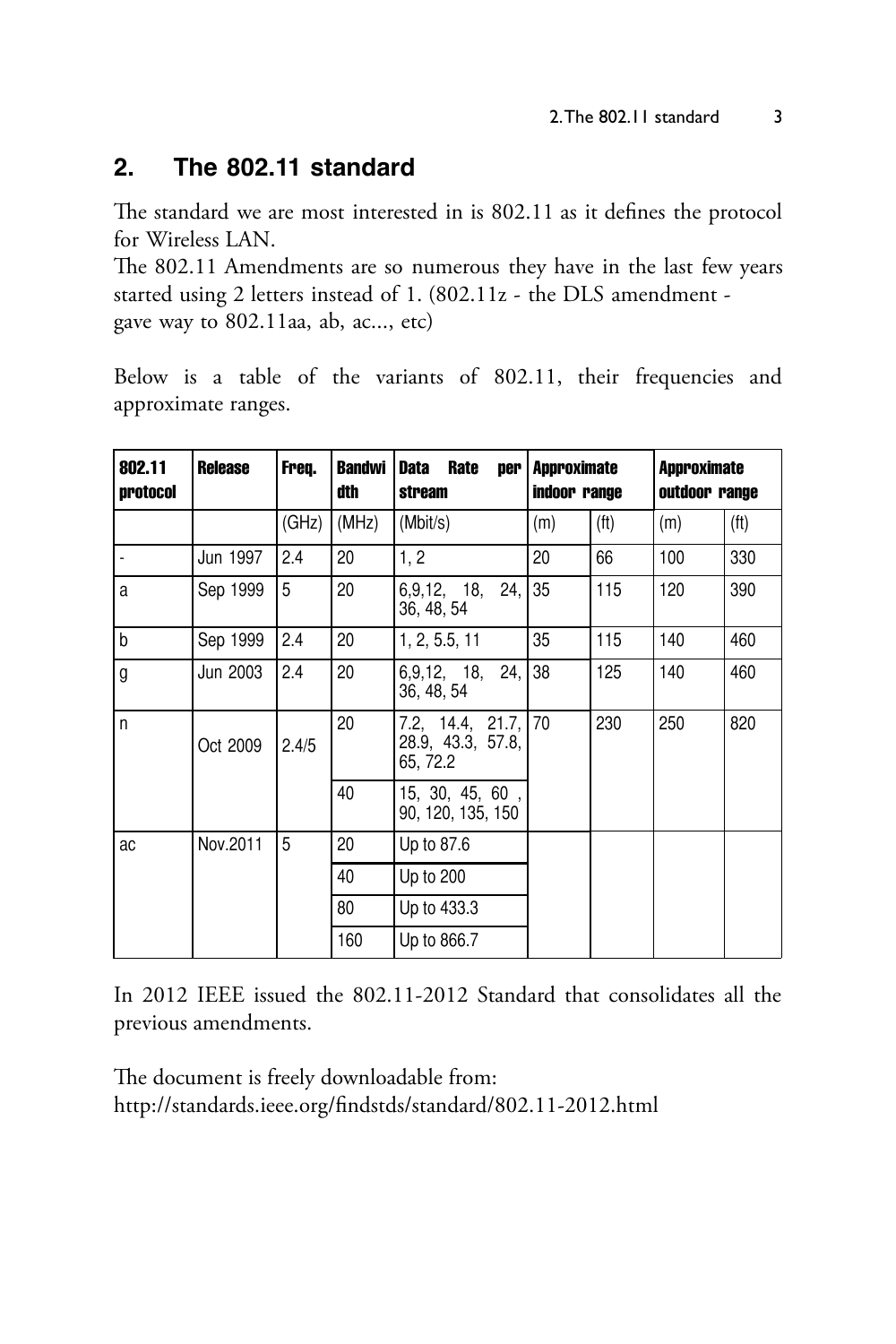## 4 7. WIFI FAMILY

# **3. Deployment planning for 802.11 wireless networks**

Before packets can be forwarded and routed to the Internet, layers one (the physical) and two (the data link) need to be connected. Without link local connectivity, network nodes cannot talk to each other and route packets.

To provide physical connectivity, wireless network devices must operate in the same part of the radio spectrum.

This means that 802.11a radios will talk to 802.11a radios at around 5 GHz, and 802.11b/g radios will talk to other 802.11b/g radios at around 2.4GHz.

But an 802.11a device cannot interoperate with an 802.11b/g device, since they use completely different parts of the electromagnetic spectrum.

More specifically, wireless interfaces must agree on a common channel. If one 802.11b radio card is set to channel 2 while another is set to channel 11, then the radios cannot communicate with each other.

The centre frequencies of each channel for 802.11a and 802b/g are given inAppendix B: Channel Allocations.

When two wireless interfaces are configured to use the same protocol on the same radio channel, then they are ready to negotiate data link layer connectivity. Each 802.11a/b/g device can operate in one of four possible modes:

- 1. Master mode (also called AP or infrastructure mode) is used to create a service that looks like a traditional access point. The wireless interface creates a network with a specified name (called the SSID) and channel, and offers network services on it. While in master mode, wireless interfaces manage all communications related to the network (authenticating wireless clients, handling channel contention, repeating packets, etc.) Wireless interfaces in master mode can only communicate with interfaces that are associated with them in managed mode.
- 2. Managed mode is sometimes also referred to as client mode. Wireless interfaces in managed mode will join a network created by a master, and will automatically change their channel to match it. They then present any necessary credentials to the master, and if those credentials are accepted, they are said to be associated with the master. Managed mode interfaces do not communicate with each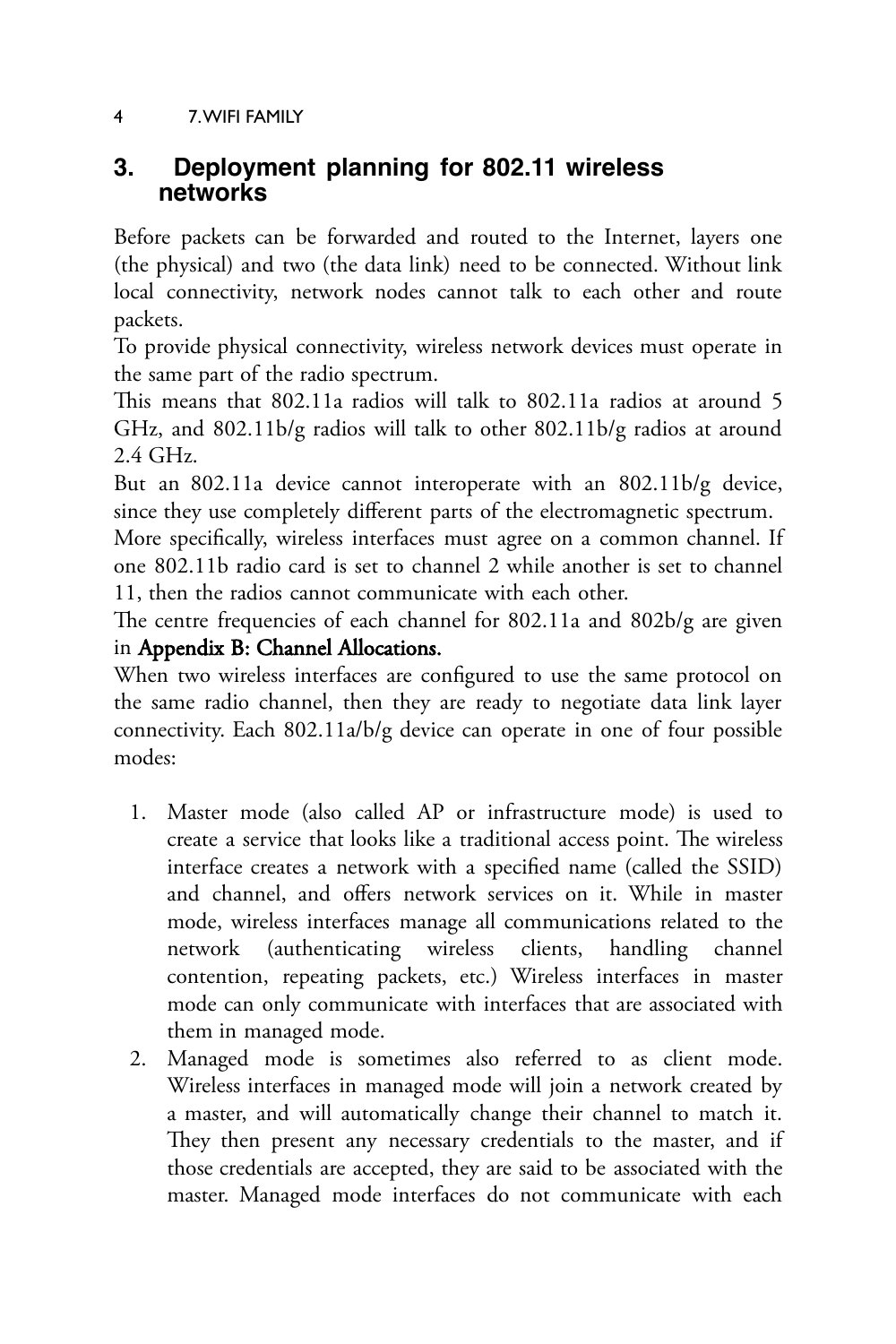other directly, and will only communicate with an associated master.

- 3. Ad-hoc mode creates a multipoint-to-multipoint network where there is no single master node or AP. In ad-hoc mode, each wireless interface communicates directly with its neighbours. Nodes must be in range of each other to communicate, and must agree on a network name and channel. Ad-hoc mode is often also called Mesh Networking and you can find details of this type of
	- networking in the chapter called Mesh Networking.
- 4. Monitor mode is used by some tools (such as Kismet) to passively listen to all radio traffic on a given channel. When in monitor mode, wireless interfaces transmit no data. This is useful for analysing problems on a wireless link or observing spectrum usage in the local area. Monitor mode is not used for normal communications.



Figure WF 1: APs, Clients, and Ad-Hoc nodes.

When implementing a point-to-point or point-to-multipoint link, one radio will typically operate in master mode, while the other(s) operate in managed mode. In a multipoint-to-multipoint mesh, the radios all operate in ad-hoc mode so that they can communicate with each other directly.

It is important to keep these modes in mind when designing your network layout.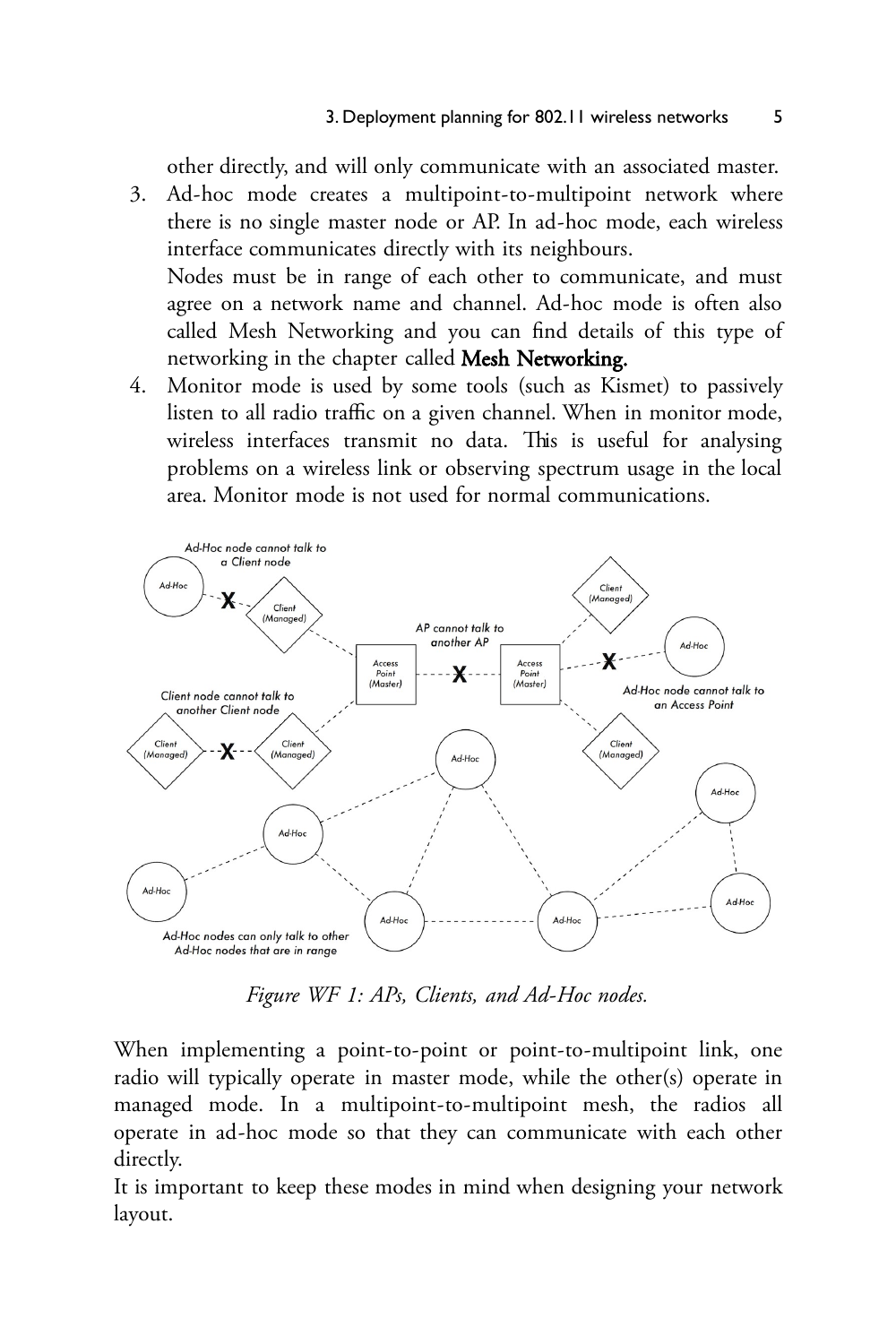### 6 7. WIFI FAMILY

Remember that managed mode clients cannot communicate with each other directly, so it is likely that you will want to run a high repeater site in master or ad-hoc mode.

Ad-hoc is more flexible but has a number of performance issues as compared to using the master / managed modes.

# **4. The 802.22 Standard**

Did you ever wonder why one of the biggest users of wireless spectrum in almost any country on earth, never got into the 2 way communications business? No? Well, you ask, why did the Television Broadcast Industry never want to do two-way communications.

The simple answer is that this was not the business they were in.

What they did instead was get access to and use of the best "beach front" spectrum between DC and day light.. and almost for free to boot.

As analogue TV gets replaced by digital TV, some of that beach front spectrum is being made available for wireless networking. And in parts of the world where TV has been deployed less extensively, these same parts of the radio spectrum are available for wireless networking as well.

The new wireless technology is commonly called TVWS (TV White Spaces) and although relatively new at the time of writing, this technology is in many trials for rural broadband wireless.

From*wikipedia*-

IEEE 802.22, known informally as Super Wi-Fi, is a standard for Wireless Regional Area Networks (WRAN) using white spaces in the TV frequency spectrum.

The development of the IEEE 802.22 WRAN standard is aimed at using cognitive radio (CR) techniques to allow sharing of geographically unused spectrum allocated to the Television Broadcast Service, on a noninterfering basis, to bring broadband access to hard-to-reach, low population density areas, typical of rural environments, and is therefore timely and has the potential for a wide applicability worldwide.

**IEEE 802.22 WRANs** are designed to operate in the TV broadcast bands while assuring that no harmful interference is caused to the incumbent operation, i.e., digital TV and analog TV broadcasting, and low power licensed devices such as wireless microphones.

The standard was finally published in July 2011.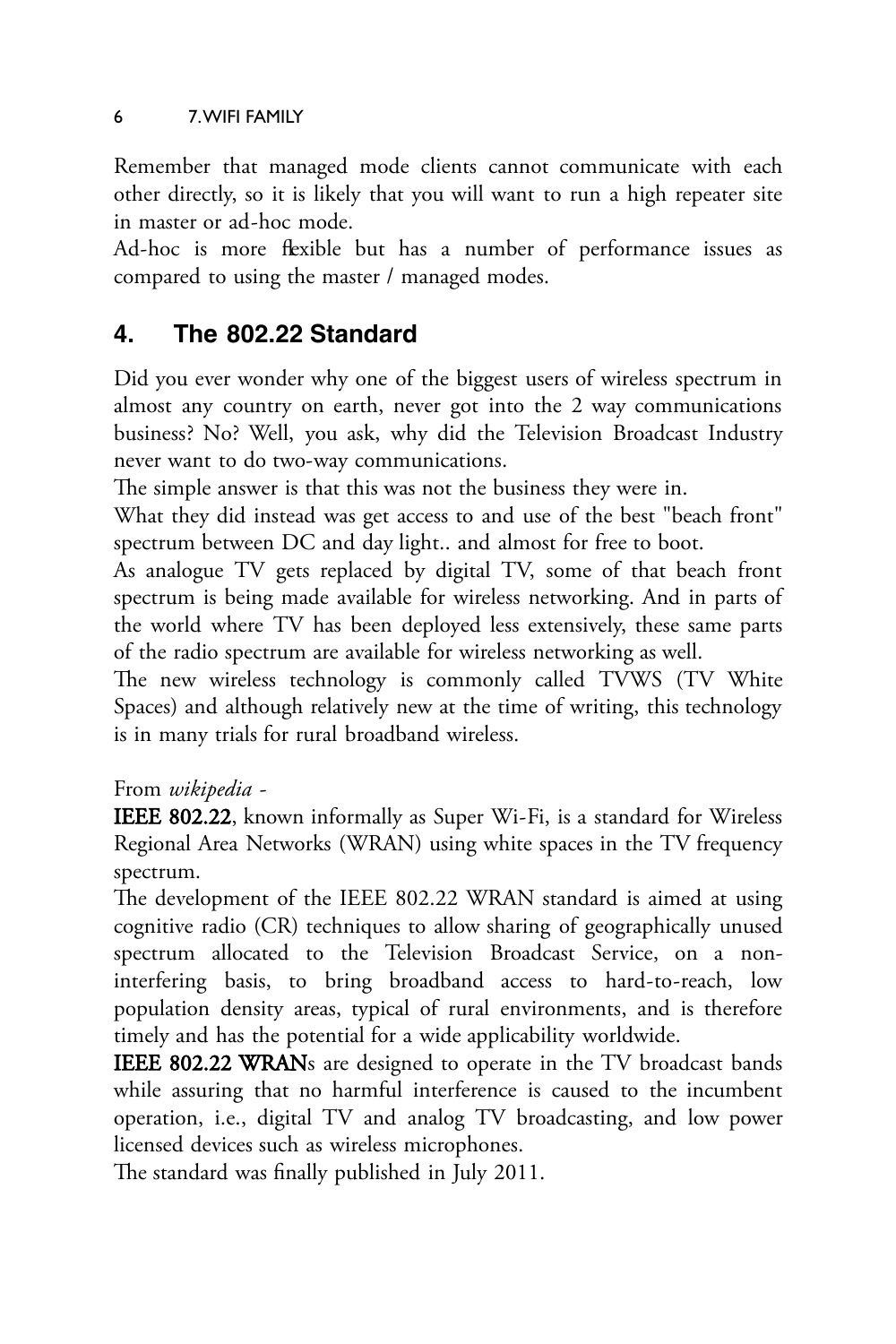## Technology of 802.22 or TVWS

The initial drafts of the 802.22 standard specify that the network should operate in a point to multipoint topology (p2m). The system will be formed by Base Stations (BS) and Customer Premise Equipment (CPE). The CPEs will be attached to a BS via a wireless link.

One key feature of the 802.22 WRAN Base Stations is that they will be capable of performing sensing of available spectrum.

The Institute of Electrical and Electronic Engineers (IEEE), together with the FCC, in the US, pursued a centralised approach for available spectrum discovery.

Specifically each Base Station (BS) would be armed with a GPS receiver which would allow its position to be reported.

This information would be sent back to centralised servers which would respond with the information about available free TV channels and guard bands in the area of the Base Station.

Other proposals would allow local spectrum sensing only, where the BS would decide by itself which channels are available for communication. This is called *distributed sensing*.

The CPEs will be sensing the spectrum and sending periodic reports to the BS informing it about what they sense. The BS, with the information gathered, will evaluate whether a change is necessary in the channel used, or on the contrary, if it should stay transmitting and receiving in the same one. A combination of these two approaches is also envisioned.

These sensing mechanisms are primarily used to identify if there is an incumbent transmitting, and if there is a need to avoid interfering with it. This means that the physical layer must be able to adapt to different conditions and be flexible in jumping from channel to channel without errors in transmission or losing clients (CPEs).

This flexibility is also required for dynamically adjusting the bandwidth, modulation and coding schemes. OFDMA (Orthogonal Frequency-Division *Multiple Access*) is the modulation scheme for transmission in up and downlinks. With OFDMA it will be possible to achieve this fast adaptation needed for the BSs and CPEs.